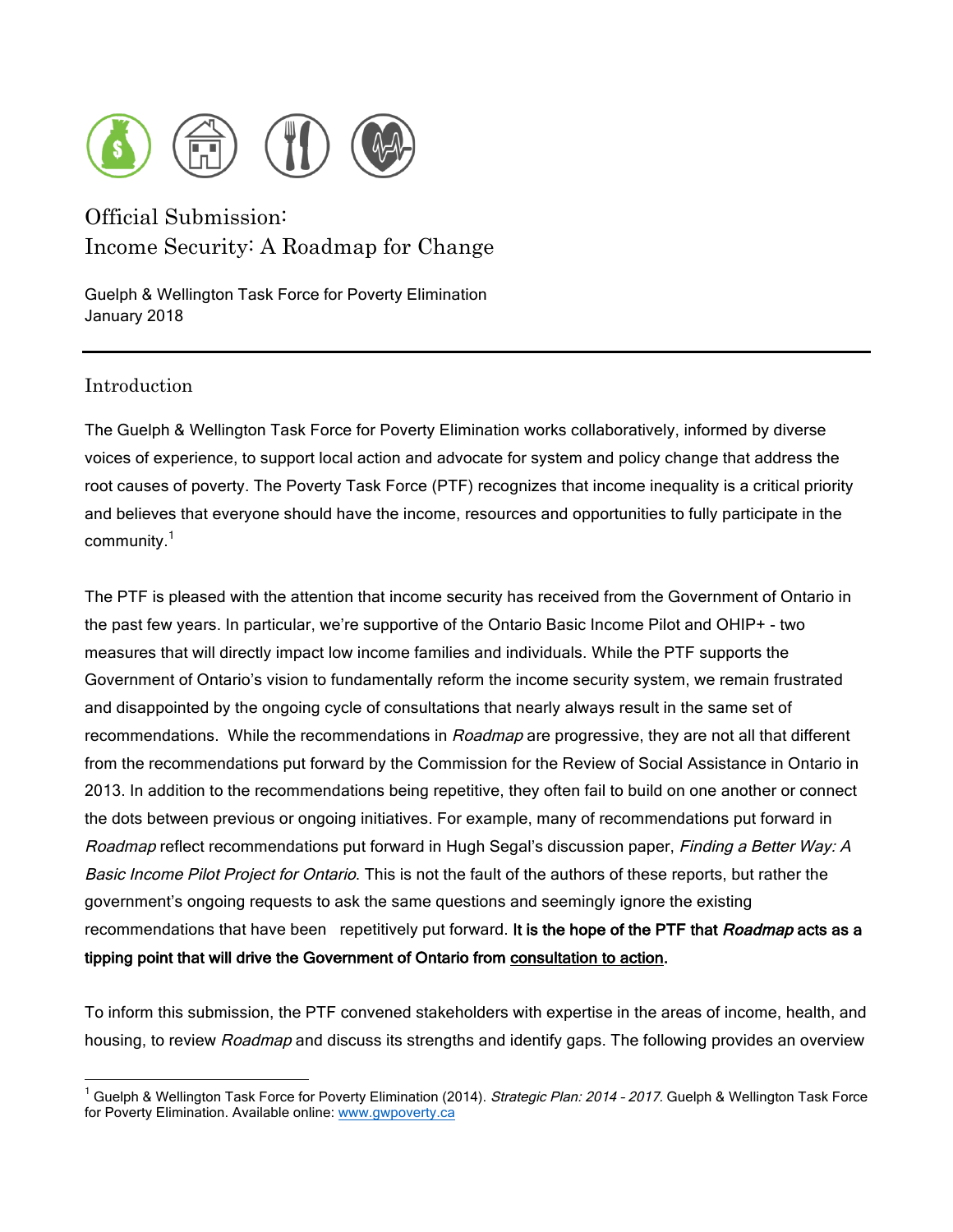of the feedback, including the identification of key recommendations that should be considered as part of the Government of Ontario's 2018 Budget.

## Recommendations & Budget 2018

The recommendations in *Roadmap* are comprehensive and it is acknowledged that it will take a long-term commitment to see many of the changes implemented. With the 2018 budget looming, it would be wise for the provincial government to take immediate action on the following recommendations to demonstrate its commitment to long-term change and to make an immediate impact for low-income families and individuals in Ontario:

- 1. Make essential health benefits available to all low-income people, beginning with ensuring those in deepest poverty have access to the services they need.
- 2. Help those in deepest poverty by immediately increasing the income support available through social assistance as a readily available means for early and absolutely critical progress towards adequacy.
- 3. Introduce a housing benefit to assist all low-income people with the high-cost of housing, whether or not they receive assistance, so they are not forced to choose between a home and other necessities.

## Overall Feedback

The PTF made a strategic decision to focus its feedback on four specific themes presented in Roadmap.

### Income inadequacy and helping those in deepest poverty

The PTF advocates for income adequacy for families and individuals, regardless of their income source. This includes recipients of social assistance, as well as the working poor. Yet we acknowledge that the inequities that exist among these populations requires specific responses that focus on those in deepest poverty. The PTF commends the working groups involved with developing Roadmap for their focus on the need for immediate action and for addressing the needs of those in deepest poverty. Based on this, the PTF supports the following recommendations:

- The proposed Minimum Income Standard, based on household size;
- The proposed Standard Flat Rate structure; and
- Selected rate increases to focus on those in deepest poverty over the first three years.

The PTF has some reservations about the made-in-Ontario Market Basket Measure (MBM). In particular, we are concerned about the complexity involved with the calculation, which could limit its ability to be regularly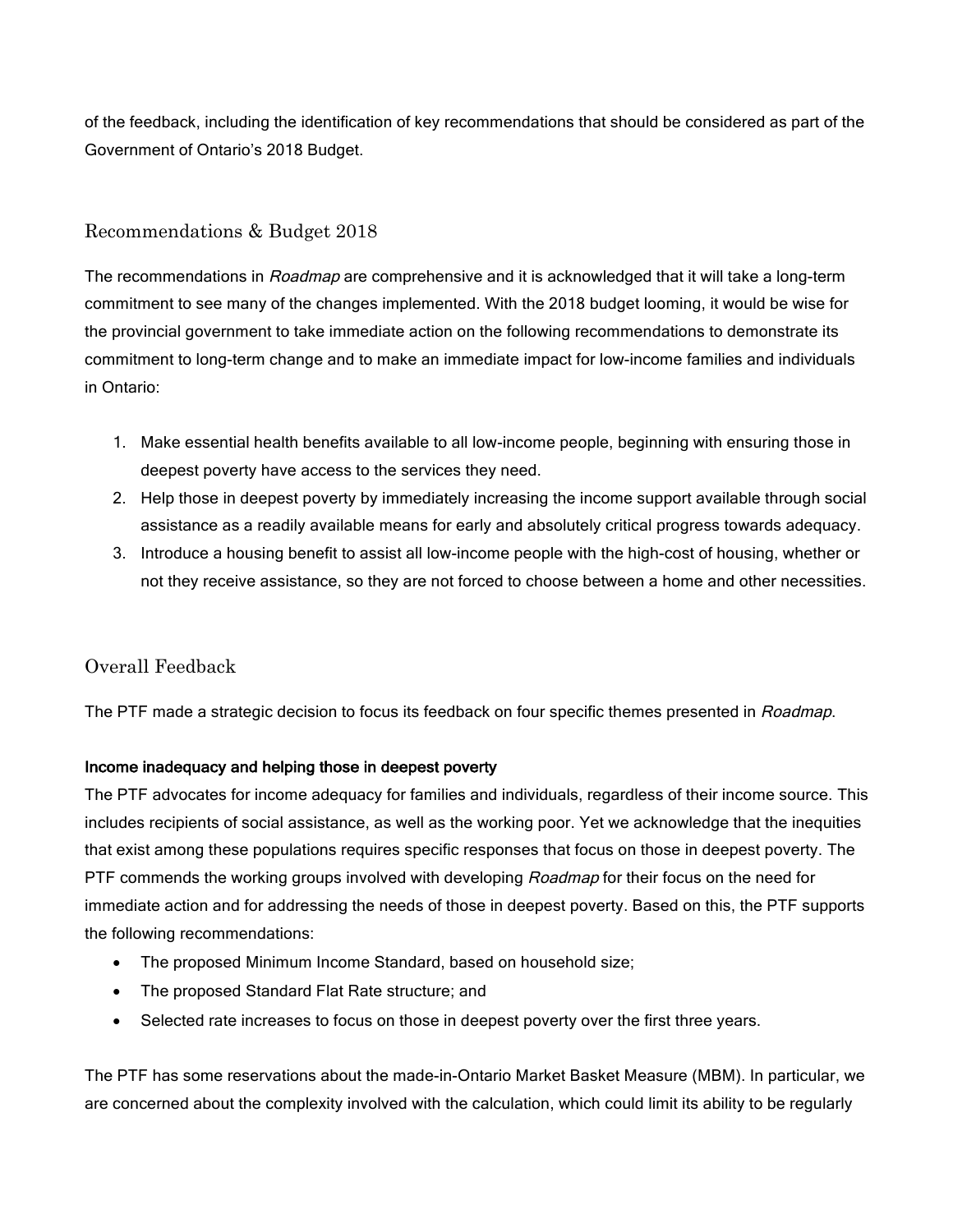re-calculated. It's also assumed that the MBM would reflect regional cost differences which may make it difficult to track transient individuals to ensure they are receiving the appropriate adjusted benefit.

### Ontario Housing Benefit

The PTF has long demonstrated support for an Ontario Housing Benefit. In February 2012, a report, Ontario Housing Benefit: A Proposal for Low-Income Ontarians, was prepared for the PTF<sup>2</sup>. This led to the development of a position statement by the Wellington-Guelph Housing Committee and was endorsed by a number of local and provincial organizations. $3$  The position statement was largely informed by the Housing Benefit Proposal from the Daily Bread Food Bank, prepared by Dr. Marion Steele.<sup>4</sup> The PTF has advocated for an Ontario Housing Benefit in response to the recommendations put forward by the Commission for the Review of Social Assistance in Ontario, as well as during the 2014 provincial election. In November 2017, the PTF was encouraged by the commitment of the Federal Government to develop a \$4 billion Canada Housing Benefit to be launched by 2020 $5$ .

Based on its demonstrated commitment to advocating for an Ontario Housing Benefit, it is of little surprise that the PTF strongly supports the recommendation in Roadmap to introduce a housing benefit to assist all low-income people with the high-cost of housing. In particular, the PTF supports the following aspects of the proposed Ontario Housing Benefit in Roadmap:

- It is universal and does not depend on household circumstances, but rather on income and rent.
- It allows households to choose a rental unit appropriate to their needs (e.g. preferred location, close to schools, family supports, etc.).
- It seems to include singles as well as families.

Nevertheless, there are several outstanding questions about the proposed Ontario Housing Benefit that need to be addressed. These include:

- What is the maximum income and maximum rents for eligibility? Will these requirements apply to all markets equally?
- Who will the benefit be paid to (e.g. beneficiary or landlord?) and how (through the tax system? Annual or monthly benefit?)

<sup>&</sup>lt;sup>2</sup> Cabel, M. (2012). *Ontario Housing Benefit: A Proposal for Low-Income Ontarians.* Guelph & Wellington Task Force for<br>Poverty Elimination. Available online: www.gwpoverty.ca

<sup>&</sup>lt;sup>3</sup> Wellington-Guelph Housing Benefit (2013). *Closing the Gap: A Housing Benefit for Ontario*. Guelph & Wellington Task Force<br>for Poverty Elimination. Available online: <u>www.gwpoverty.ca</u>

Steele, M. (2011). Housing Benefit Proposal. Daily Bread Food Bank. Available online: http://www.dailybread.ca/housing-<u>benefit-proposal/</u><br><sup>5</sup> National Housing Strategy (2017). *Canada's National Housing Strategy*. Government of Canada. Available online:

www.placetocallhome.ca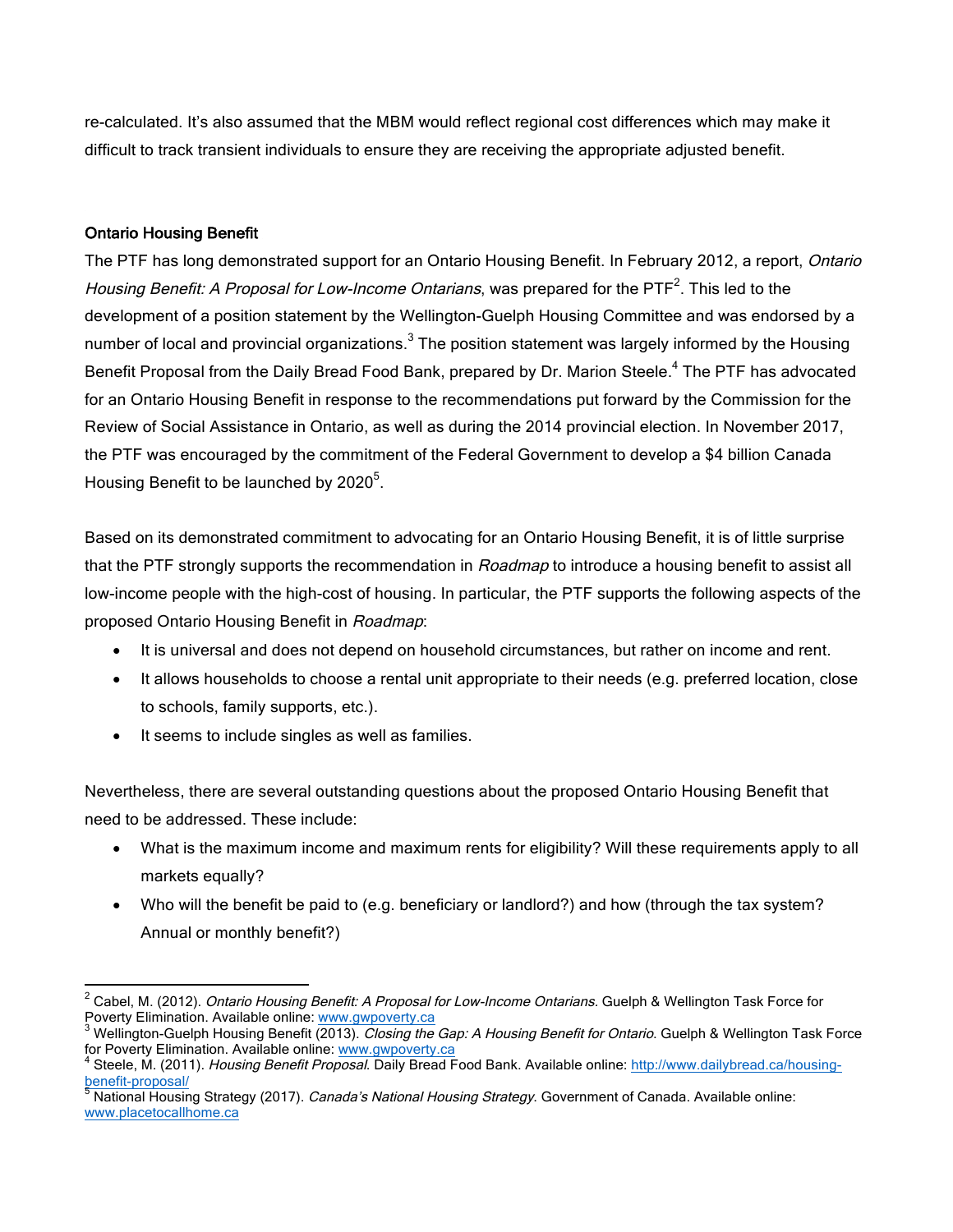- Does average market rent consider utility costs?
- How will the Ontario Housing Benefit relate to the Canada Housing Benefit?

Overall, the PTF supports the proposed Ontario Housing Benefit in Roadmap with the following caveats:

- It *starts* at 75% of the gap coverage;
- It takes into consideration rising utility costs; and
- It is paid directly to the beneficiary, not the landlord.

#### Core Health Benefits

The PTF understands the importance of low-income as a social determinant of health. In 2014, the PTF introduced health inequities as one of its four priority areas and focused on access to affordable health services. As part of this work, the PTF convened the Guelph-Wellington Oral Health Action Committee, which supported a research project resulting in the 2015 report, Barriers to Accessing Oral Health Care for Low Income Adults in Guelph.

The PTF has also advocated for extending access to prescription drug and dental benefits currently available to ODSP recipients, to all low-income Ontarians, outside the social assistance system. This advocacy was based on community feedback on the final recommendations from the Commission for the Review of Social Assistance in Ontario. This position was further advocated for during the 2014 provincial election.

The PTF believes the recommendations related to health benefits in Roadmap are progressive and necessary. In particular, the PTF supports the recommendations focus on the following aspects:

- All low-income Ontarians are covered (not just social assistance recipients)
- Mandatory health benefits expanded to all social assistance recipients (not just ODSP recipients or children of recipients)
- Dental and denture supports for all low-income Ontarians

Despite offering comprehensive recommendations in Roadmap, the PTF encourages the Government of Ontario to also consider:

- Physiotherapy, Occupational Therapy, and other supports for pain and mobility;
- Mental health services;
- Psychoeducational Assessments for children in school for low income families;
- Interpretation services for primary care and specialists if English support is required; and
- Fees provided must be adequate to ensure health providers will not turn beneficiaries away.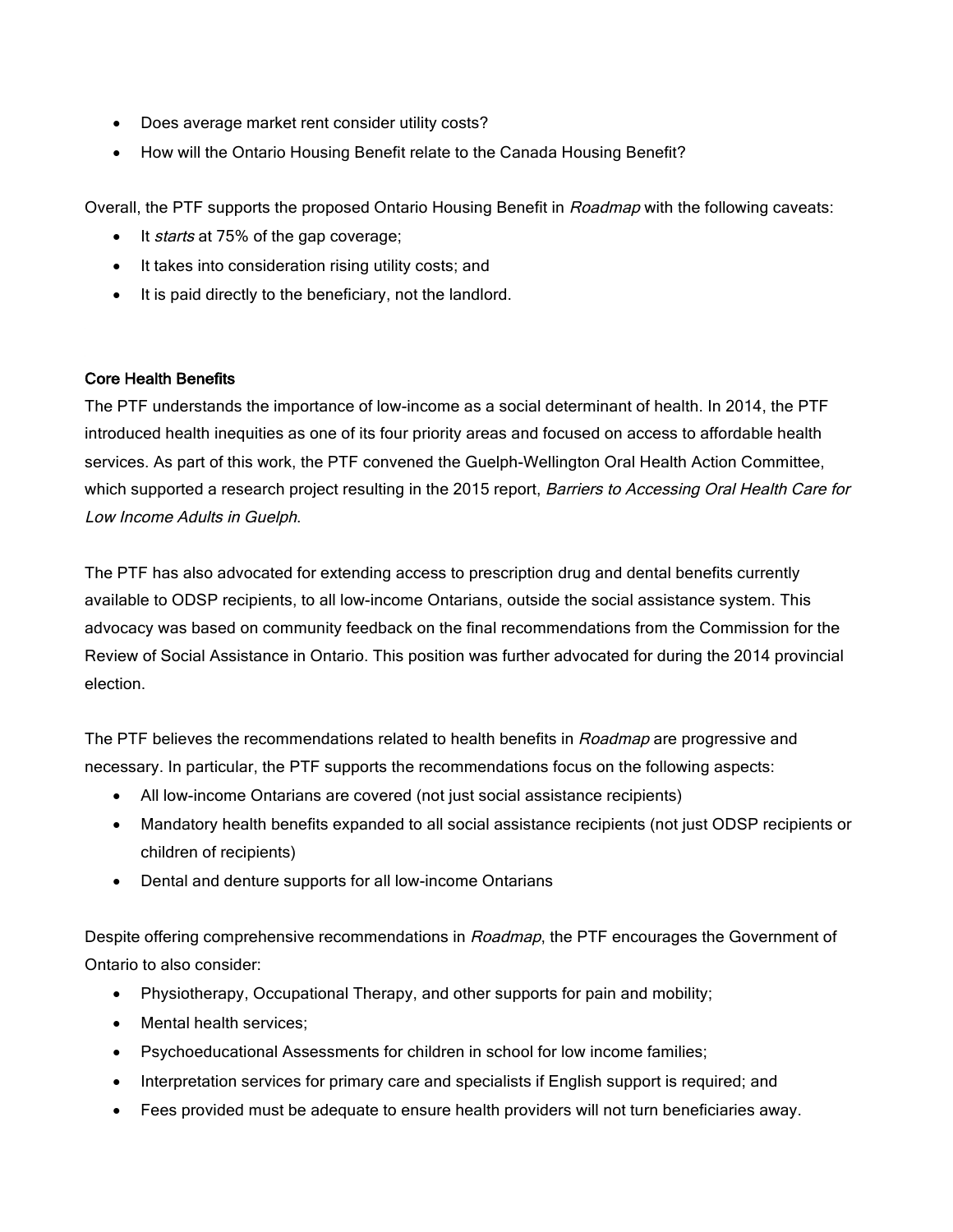Overall, the PTF strongly supports the recommendations in Roadmap related to core health benefits and praise the report's working groups for acknowledging the strong link between health and income security.

#### Transforming Social Assistance

Transformation of the current social assistance structure has been a critical point of advocacy for the PTF since its inception in 2009. As part of the consultation process for the Commission's Review of Social Assistance in Ontario, the PTF hosted community-level conversations to inform local submissions in 2011<sup>6</sup> and 2012<sup>7</sup>. In 2013, the PTF convened stakeholders to provide feedback on the Commission's final recommendations and provided a summary report for the community.<sup>8</sup> This three-year process of consultations led the PTF to advocate for specific recommendations, including increasing rates, indexing rates, and earnings exemptions.

Recommendations in *Roadmap* that relate to the transformation of social assistance are critical and supported by the PTF. In particular, the PTF supports the following aspects:

- Recommendations support fundamental change to the legislative framework.
- Elimination of complex and coercive rules and policies.
- Focus on culture shift that is focused on collaboration and trust.
- Improvements to asset and earnings exemptions.

However, the PTF also acknowledges that there are several gaps in the recommendations provided in Roadmap. These include a lack of focus on:

- Service modernization (i.e. making it easier for clients to access benefits); and
- Improved access to education and employment services.

In principle, the PTF supports the recommendations pertaining to the transformation of social assistance, with the acknowledgement that more details are necessary to understand the design and implementation plan, including how the changes would be financed.

 $6$  Guelph & Wellington Task Force for Poverty Elimination (2011). Recommendations for the Commission for the Review of Social Assistance in Ontario. Available online: http://www.gwpoverty.ca/wp-content/uploads/2014/01/Social-Assistance-<br>Review-Submission-no-appendix-.pdf

<sup>&</sup>lt;sup>7</sup> Guelph & Wellington Task Force for Poverty Elimination (2012). Guelph & Wellington: A Local Response to Discussion Paper 2: Approaches for Reform. Available online: http://www.gwpoverty.ca/wp-content/uploads/2014/01/Guelph-Wellington-Social-Assistance-Review-Discussion-Paper-2\_merged-1.pdf<br>
<sup>8</sup> Guelph & Wellington Task Force for Poverty Elimination (2013). Summary Report: Community Feedback on Brighter

Prospects: Transforming Social Assistance in Ontario. Available online: http://www.gwpoverty.ca/wpcontent/uploads/2014/01/Summary-Report-Final-Recommendations.pdf